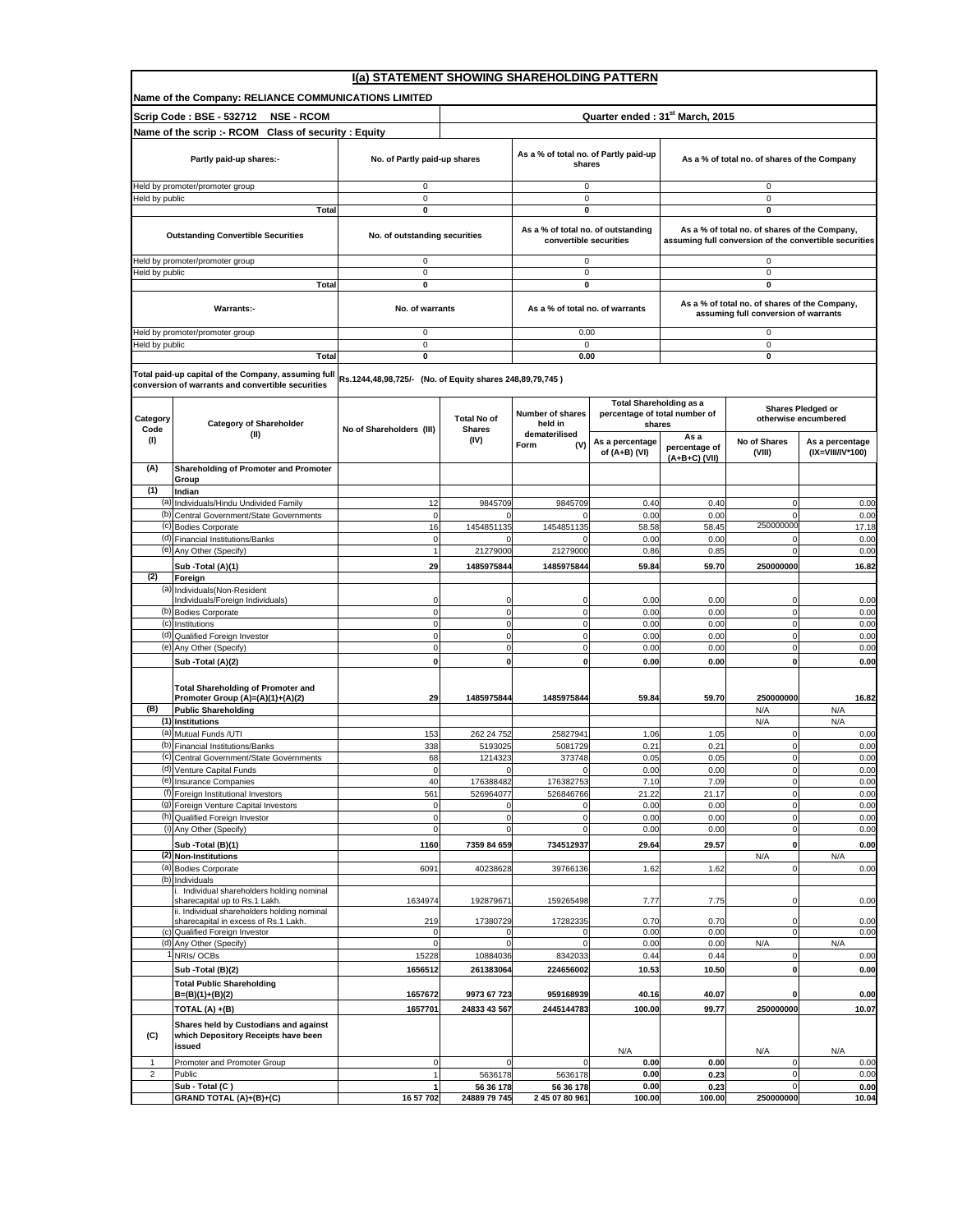## **RELIANCE COMMUNICATIONS LIMITED**(SHAREHOLDING PATTERN- 31.03.2015)

### **I(b) Statement showing holding of securities (including shares, warrants, convertible securities) of persons belonging to the category "Promoter and Promoter Group"**

|                     |                                                                                                                                    | Details of shares held      |                                                | Encumbered shares (*)    |                          |                                                                                                               | Details of warrants               |                                                                    | Details of convertible                             |                                                                                     | <b>Total shares (including</b>                                                                                                          |
|---------------------|------------------------------------------------------------------------------------------------------------------------------------|-----------------------------|------------------------------------------------|--------------------------|--------------------------|---------------------------------------------------------------------------------------------------------------|-----------------------------------|--------------------------------------------------------------------|----------------------------------------------------|-------------------------------------------------------------------------------------|-----------------------------------------------------------------------------------------------------------------------------------------|
| <b>Sr No</b><br>(1) | Name of the shareholder<br>(II)                                                                                                    | No. of Shares held<br>(III) | As a % of grand<br>Total $(A)+(B)+(C)$<br>(IV) | Number of<br>Shares (V)  |                          | As a % of grand<br>As a percentage total (A)+(B)+(C) of<br>$(VI) = (V)/(III)^*100$ sub-clause (I)(a)<br>(VII) | Number of<br>warrants held (VIII) | As a % total<br>number of<br>warrants of the<br>same class<br>(IX) | Number of<br>convertible<br>securities held<br>(X) | As a % total<br>number of<br>convertible<br>securities of the<br>same class<br>(XI) | underlying shares assuming<br>full conversion of warrants<br>and convertible securities)<br>as a % of diluted share<br>capital<br>(XII) |
|                     | 1 Telecom Infrastructure Finance Private Limited                                                                                   | 86666667                    | 3.48                                           |                          | $\overline{\phantom{a}}$ | 0.00                                                                                                          | $\overline{\phantom{a}}$          | 0.00                                                               | $\sim$                                             | 0.00                                                                                | 3.48                                                                                                                                    |
|                     | Reliance Communications Enterprises Private Limited<br>(Formerly known as AAA Communication Private<br>2 Limited)                  | 72 31 10 172                | 29.05                                          | 250000000                | 34.57                    | 10.04                                                                                                         | $\overline{\phantom{a}}$          | 0.00                                                               |                                                    | 0.00                                                                                | 29.05                                                                                                                                   |
|                     | Reliance Wind Turbine Installators Industries Private<br>Limited (Formerly known as AAA Industries Private<br>3 Limited)           | 30 00 00 000                | 12.05                                          | $\overline{\phantom{a}}$ | $\overline{\phantom{a}}$ | 0.00                                                                                                          | $\overline{\phantom{a}}$          | 0.00                                                               |                                                    | 0.00                                                                                | 12.05                                                                                                                                   |
|                     | Reliance Ornatus Enterprises and Ventures Private<br>Limited (Formerly known as ADA Enterprises and<br>4 Ventures Private Limited) | 30 00 00 000                | 12.05                                          |                          | $\overline{\phantom{a}}$ | 0.00                                                                                                          | $\overline{\phantom{a}}$          | 0.00                                                               |                                                    | 0.00                                                                                | 12.05                                                                                                                                   |
|                     | 5 Shri Jai Anmol A. Ambani                                                                                                         | 16 69 759                   | 0.07                                           | $\overline{\phantom{a}}$ | $\overline{\phantom{a}}$ | 0.00                                                                                                          | $\overline{\phantom{a}}$          | 0.00                                                               | $\overline{\phantom{a}}$                           | 0.00                                                                                | 0.07                                                                                                                                    |
|                     | 6 Shri Jai Anshul A. Ambani                                                                                                        | 100                         | 0.00                                           | $\overline{\phantom{a}}$ |                          | 0.00                                                                                                          |                                   | 0.00                                                               |                                                    | 0.00                                                                                | 0.00                                                                                                                                    |
|                     | Reliance ADA Group Trustees Private Limited -<br>7 Trustees of RCOM ESOS Trust (**)                                                | 2 12 79 000                 | 0.85                                           | $\overline{\phantom{a}}$ | $\overline{\phantom{a}}$ | 0.00                                                                                                          | $\overline{\phantom{a}}$          | 0.00                                                               |                                                    | 0.00                                                                                | 0.85                                                                                                                                    |
|                     | 8 Reliance Capital Limited                                                                                                         | 29695295                    | 1.19                                           | $\overline{\phantom{a}}$ | $\overline{\phantom{a}}$ | 0.00                                                                                                          | $\overline{\phantom{a}}$          | 0.00                                                               | $\sim$                                             | 0.00                                                                                | 1.19                                                                                                                                    |
|                     | 9 Shreeji Comtrade LLP                                                                                                             | 15 00 000                   | 0.06                                           | $\overline{\phantom{a}}$ | $\overline{\phantom{0}}$ | 0.00                                                                                                          | $\overline{\phantom{a}}$          | 0.00                                                               | $\overline{\phantom{a}}$                           | 0.00                                                                                | 0.06                                                                                                                                    |
|                     | 10 Shrikrishna Tradecom LLP                                                                                                        | 15 00 000                   | 0.06                                           | $\overline{\phantom{a}}$ | $\overline{\phantom{a}}$ | 0.00                                                                                                          | $\overline{\phantom{a}}$          | 0.00                                                               |                                                    | 0.00                                                                                | 0.06                                                                                                                                    |
|                     | 11 Reliance Innoventures Private Limited                                                                                           | 12379001                    | 0.50                                           | $\overline{\phantom{a}}$ | $\overline{\phantom{a}}$ | 0.00                                                                                                          | $\overline{\phantom{a}}$          | 0.00                                                               | $\overline{a}$                                     | 0.00                                                                                | 0.50                                                                                                                                    |
|                     | 12 Shri Anil D. Ambani                                                                                                             | 18 59 171                   | 0.07                                           | $\overline{\phantom{a}}$ |                          | 0.00                                                                                                          | $\overline{\phantom{a}}$          | 0.00                                                               |                                                    | 0.00                                                                                | 0.07                                                                                                                                    |
|                     | 13 Smt. Kokila D. Ambani                                                                                                           | 46 65 847                   | 0.19                                           | $\overline{\phantom{a}}$ |                          | 0.00                                                                                                          |                                   | 0.00                                                               |                                                    | 0.00                                                                                | 0.19                                                                                                                                    |
|                     | 14 Smt. Tina A. Ambani                                                                                                             | 16 50 832                   | 0.07                                           | $\overline{\phantom{a}}$ | $\overline{\phantom{a}}$ | 0.00                                                                                                          | $\overline{\phantom{a}}$          | 0.00                                                               | $\overline{a}$                                     | 0.00                                                                                | 0.07                                                                                                                                    |
|                     | <b>TOTAL</b>                                                                                                                       | 1 48 59 75 844              | 59.70                                          | 250000000                | 16.82                    | 10.04                                                                                                         |                                   | 0.00                                                               |                                                    | 0.00                                                                                | 59.70                                                                                                                                   |

(\*) The term "encumbrance" has the same meaning as assigned to it in regulatiion 28(3) of the SAST Regulations, 2011.

(\*\*) Holding of Promoter(s) include 2,12,79,000 (0.85%) equity shares of the Company held by Reliance ADA Group Trustees Private Limited in its capacity as the Trustees for and on behalf of RCOM ESOS Trust. The same has be be acting in Consert'', only as a matter of abudant caution.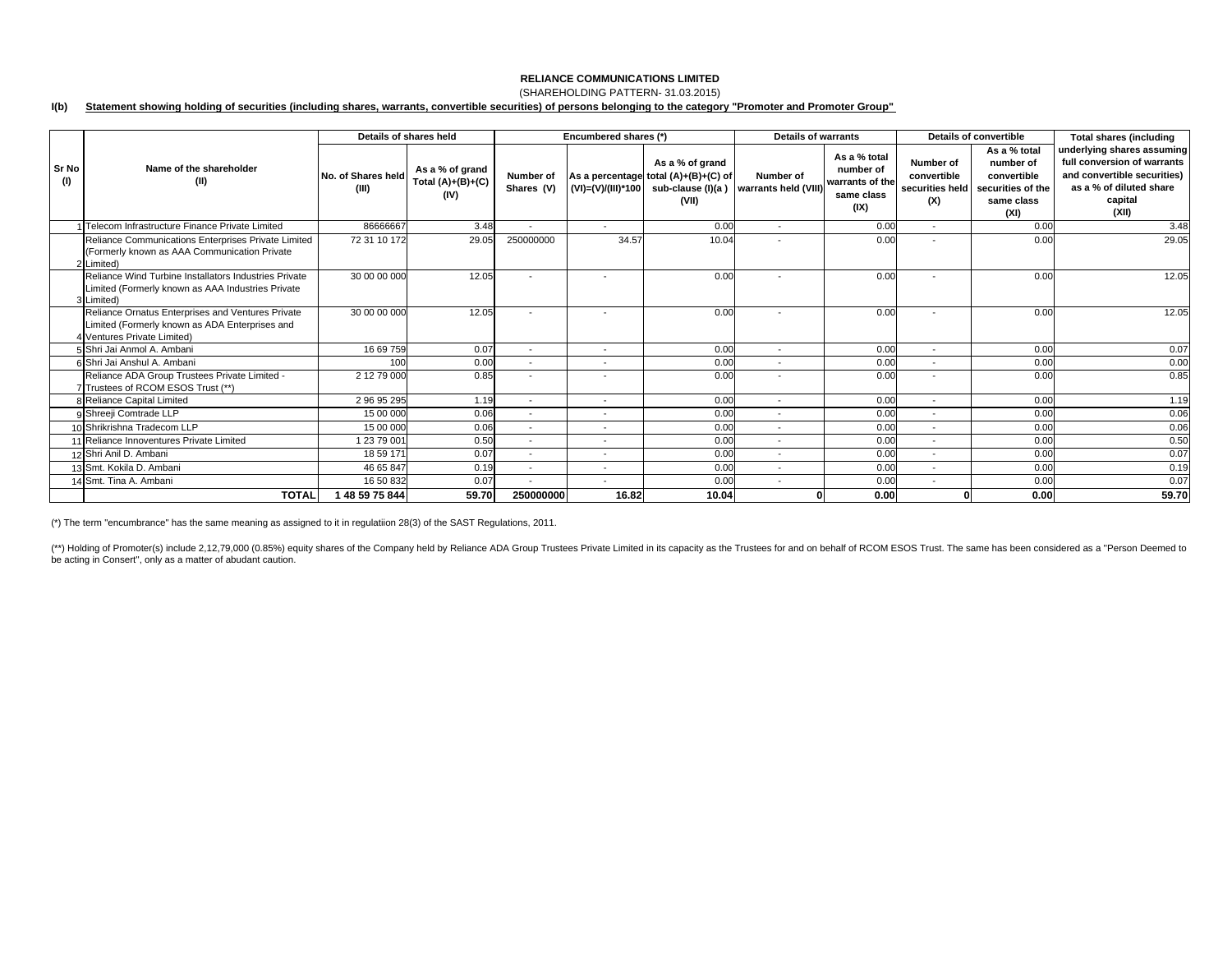(SHAREHOLDING PATTERN - 31.03.2015)

## **I(c)(i) Statement showing holding of securities (including shares, warrants, convertible securities) of persons belonging to the category "Public" and holding more than 1% of the total number of**

**shares**

|       | Name of the shareholder                                | No of shares<br>held | Shares as a percentage of                                                                                     |                            | <b>Details of Warrants</b>                                 |                                             | <b>Details of Convertible securities</b>                                | <b>Total shares (including</b>                                                                                              |  |
|-------|--------------------------------------------------------|----------------------|---------------------------------------------------------------------------------------------------------------|----------------------------|------------------------------------------------------------|---------------------------------------------|-------------------------------------------------------------------------|-----------------------------------------------------------------------------------------------------------------------------|--|
| Sr No |                                                        |                      | total number of<br>shares{i.e.,Grand Total<br>$(A)+(B)+(C)$ indicated in<br>statement at para(I)(a)<br>above} | Number of<br>warrants held | As a % of total<br>number of warrants<br>of the same class | Number of<br>convertible<br>securities held | % w.r.t. total number of<br>convertible securities of<br>the same class | underlying shares assuming full<br>conversion of warrants and<br>convertible securities) as a % of<br>diluted share capital |  |
|       | LIFE INSURANCE CORPORATION OF INDIA                    | 164690275            | 6.62                                                                                                          | $\Omega$                   |                                                            |                                             |                                                                         | 6.62                                                                                                                        |  |
|       | 2 EUROPACIFIC GROWTH FUND                              | 91597000             | 3.68                                                                                                          | $\Omega$                   |                                                            |                                             |                                                                         | 3.68                                                                                                                        |  |
|       | 3 NEW WORLD FUND INC                                   | 64516096             | 2.59                                                                                                          | 0                          |                                                            |                                             |                                                                         | 2.59                                                                                                                        |  |
|       | 4 CLSA (MAURITIUS) LIMITED                             | 42285000             | 1.70 <sub>1</sub>                                                                                             | $\Omega$                   |                                                            |                                             |                                                                         | 1.70                                                                                                                        |  |
|       | 5 VANGUARD FUNDS                                       | 28725169             | 1.15                                                                                                          | $\Omega$                   |                                                            |                                             |                                                                         | 1.15                                                                                                                        |  |
|       | 6 SMALLCAP WORLD FUND, INC                             | 28138000             | 1.13                                                                                                          | $\Omega$                   |                                                            |                                             |                                                                         | 1.13                                                                                                                        |  |
|       | 7 IONTARIO TEACHERS' PENSION PLAN BOARD-<br>NP3A - ALL | 25000000             | 1.00                                                                                                          | $\Omega$                   |                                                            | 0                                           |                                                                         | 1.00                                                                                                                        |  |
|       | <b>TOTAL</b>                                           | 444951540            | 17.88                                                                                                         | $\Omega$                   |                                                            |                                             |                                                                         | 17.88                                                                                                                       |  |

# **I(c)(ii) Statement showing holding of securities (including shares, warrants, convertible securities) of persons (together with PAC) belonging to the category "Public" and holding more than 5% of the total number of shares of the Company.**

| Sr No |                                       | total number of<br>No of shares<br>held<br>above} | Shares as a percentage of                                                        | <b>Details of Warrants</b> |                                                            |                                             | <b>Details of Convertible securities</b>                                |                                                                                                                                                        |  |
|-------|---------------------------------------|---------------------------------------------------|----------------------------------------------------------------------------------|----------------------------|------------------------------------------------------------|---------------------------------------------|-------------------------------------------------------------------------|--------------------------------------------------------------------------------------------------------------------------------------------------------|--|
|       | Name of the shareholder               |                                                   | shares{i.e.,Grand Total<br>$(A)+(B)+(C)$ indicated in<br>statement at para(I)(a) | Number of<br>warrants      | As a % of total<br>number of warrants<br>of the same class | Number of<br>convertible<br>securities held | % w.r.t. total number of<br>convertible securities of<br>the same class | Total shares (including<br>underlying shares assuming full<br>conversion of warrants and<br>convertible securities) as a % of<br>diluted share capital |  |
|       | 1 Life Insurance Corporation of India | 164690275                                         | 6.62                                                                             |                            |                                                            |                                             |                                                                         | 6.62                                                                                                                                                   |  |
|       | <b>TOTAL</b>                          | 164690275                                         | 6.62                                                                             |                            |                                                            |                                             |                                                                         | 6.62                                                                                                                                                   |  |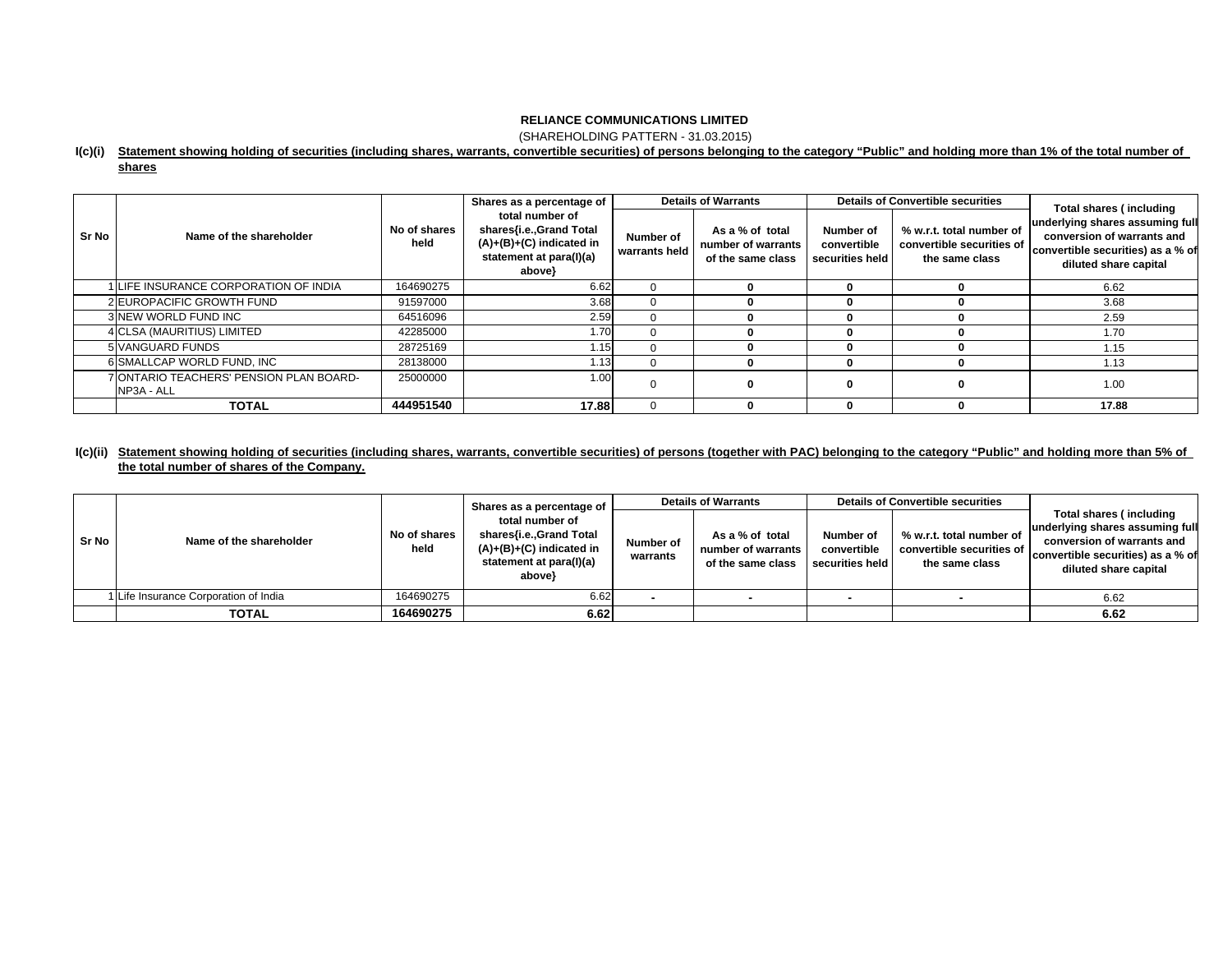(SHAREHOLDING PATTERN - 31.03.2015)

#### **I(d) Statement showing details of locked -in shares**

| Sr No | Name of the shareholder                        | No of locked-in shares | Locked-in shares as a percentage of total number<br>of shares{i.e.,Grand Total (A)+(B)+(C) indicated in<br>statement at para(I)(a) above} |
|-------|------------------------------------------------|------------------------|-------------------------------------------------------------------------------------------------------------------------------------------|
|       | Telecom Infrastructure Finance Private Limited | 86666667               | 3.48                                                                                                                                      |
|       | TOTAL                                          | 86666667               | 3.48                                                                                                                                      |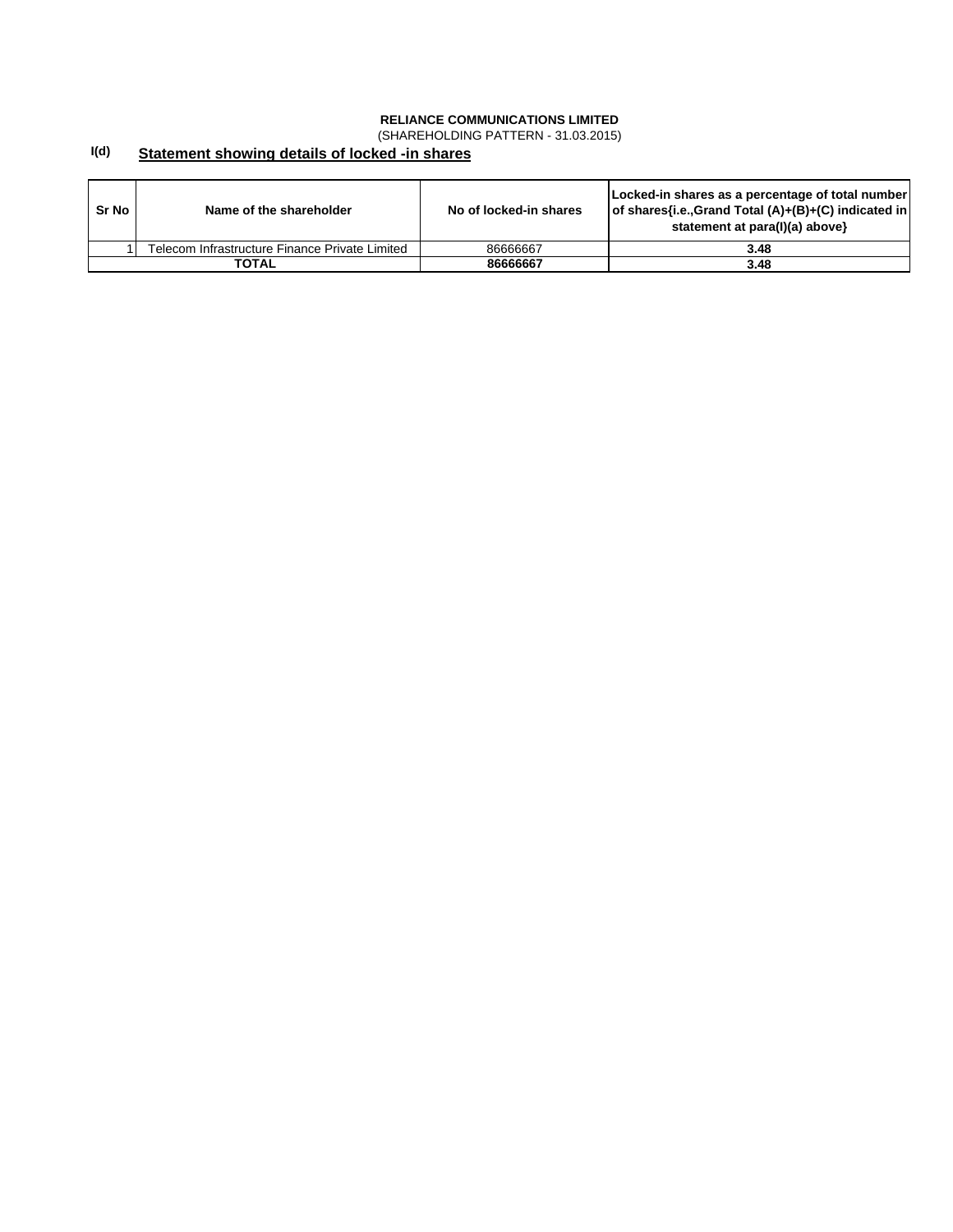(SHAREHOLDING PATTERN - 31.03.2015)

# **II(a) Statement showing details of Depository Receipts (DRs)**

| Sr No | Type of outstanding DR  <br>  (ADRs,GDRs, SDRs,etc.) | Number of<br>outstanding DRs | No of shares underlying<br>outstanding DRs | Shares underlying outstanding<br>DRs as a percentage of total<br>number of shares{i.e.,Grand<br>Total (A)+(B)+(C) indicated in<br>statement at para(I)(a) above} |
|-------|------------------------------------------------------|------------------------------|--------------------------------------------|------------------------------------------------------------------------------------------------------------------------------------------------------------------|
|       | GDRs                                                 | 5636178                      | 5636178                                    | 0.23                                                                                                                                                             |
|       | TOTAL                                                |                              | 5636178                                    | 0.23                                                                                                                                                             |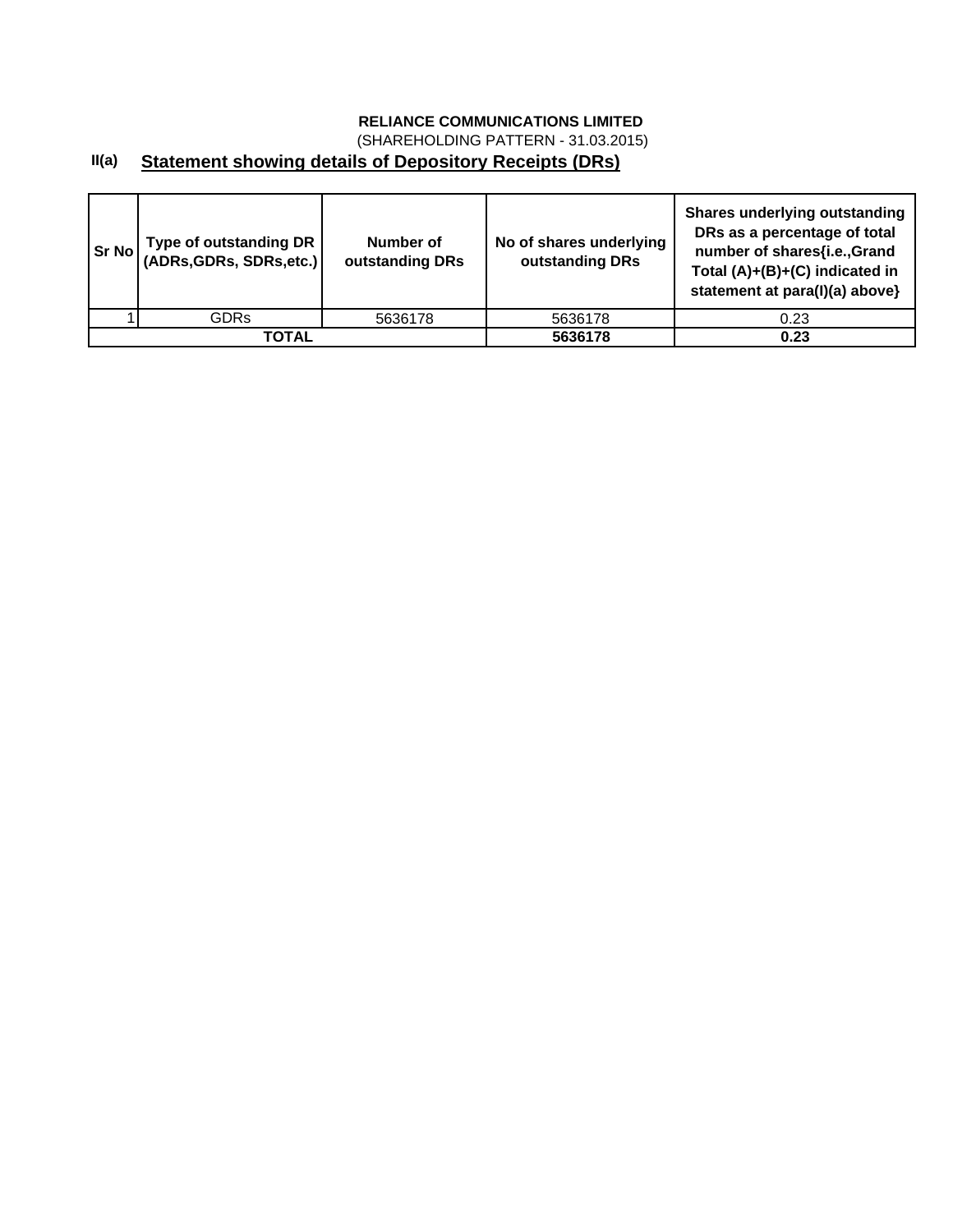## **II(b) RELIANCE COMMUNICATIONS LIMITED**  (SHAREHOLDING PATTERN - 31.03.2015) **Statement showing Holding of Depository Receipts (DRs), where underlying shares held by ''Promoter/Promoter group'' are in excess of 1% of the total number of shares**

| <b>Sr No</b> | Name of the DR Holder | Type of outstanding DR<br>(ADRs.GDRs, SDRs.etc.) | No of shares underlying<br>outstanding DRs | Shares underlying outstanding DRs as a<br>percentage of total number of<br>shares{i.e.,Grand Total (A)+(B)+(C)<br>indicated in statement at para(I)(a) above} |
|--------------|-----------------------|--------------------------------------------------|--------------------------------------------|---------------------------------------------------------------------------------------------------------------------------------------------------------------|
|              | Nil                   | Nil                                              |                                            | 0.00                                                                                                                                                          |
|              |                       |                                                  |                                            |                                                                                                                                                               |
|              |                       | TOTAL                                            |                                            | 0.00                                                                                                                                                          |